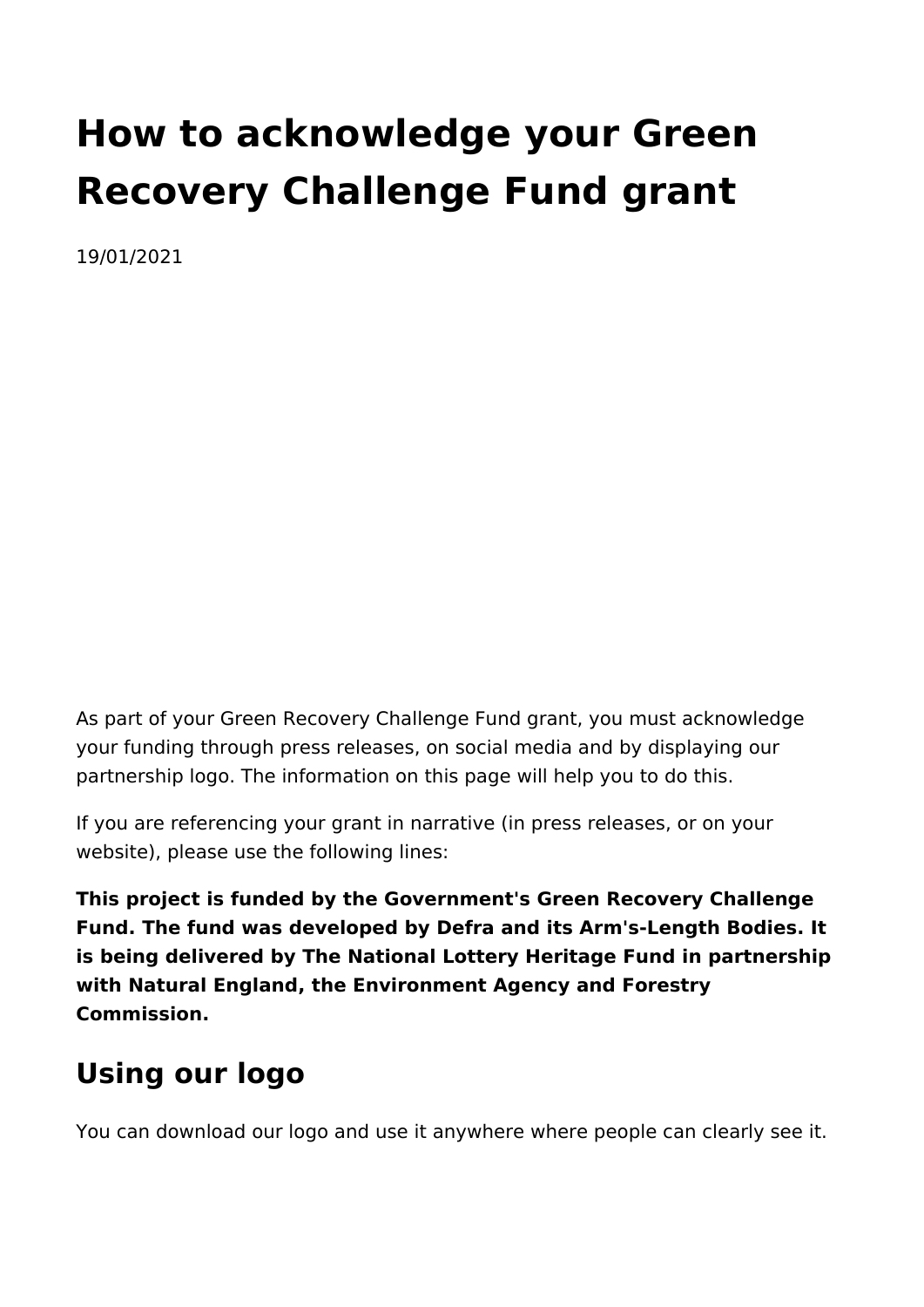### **Logo artwork**

The Green Recovery Challenge Fund is supported using public funds and delivered by The National Lottery Heritage Fund in partnership with Natural England and the Environment Agency. When using our logo, please use it in its entirety to ensure this funding and delivery relationship is maintained.

There are two versions of the Green Recovery Challenge Fund logo lock-up: landscape and stacked. Your content and layout will determine which logo lock-up to use. The logo lock-up should never be altered.

Where possible, please use the landscape logo lock-up.

Print (eps) and screen (png) versions of each logo are available.

### **Large acknowledgement**

For larger acknowledgement materials – for example on outdoor interpretation panels – please make sure the logo is big enough to be clearly visible from a distance of five metres.

### **Minimum size**

The minimum size refers to the whole width of the logo lock-up. To make sure the logo lock-up is clear and legible, the minimum size the landscape logo lock-up should appear is 108mm in print and 306px on screen.

The stacked logo lock-up should never appear smaller than a width of 73mm in print and 207px on screen.

### **Exclusion zone**

The exclusion zone ensures the logo is not compromised by other elements and helps it stand out. The following is a minimum clearance area. Whenever possible, leave more space around the logo than the exclusion zone. The height and width of the clear space is set by the width of the emblem in the Environment Agency logo.

The same rules apply to both the landscape and the stacked versions of the logo.

### **Colour**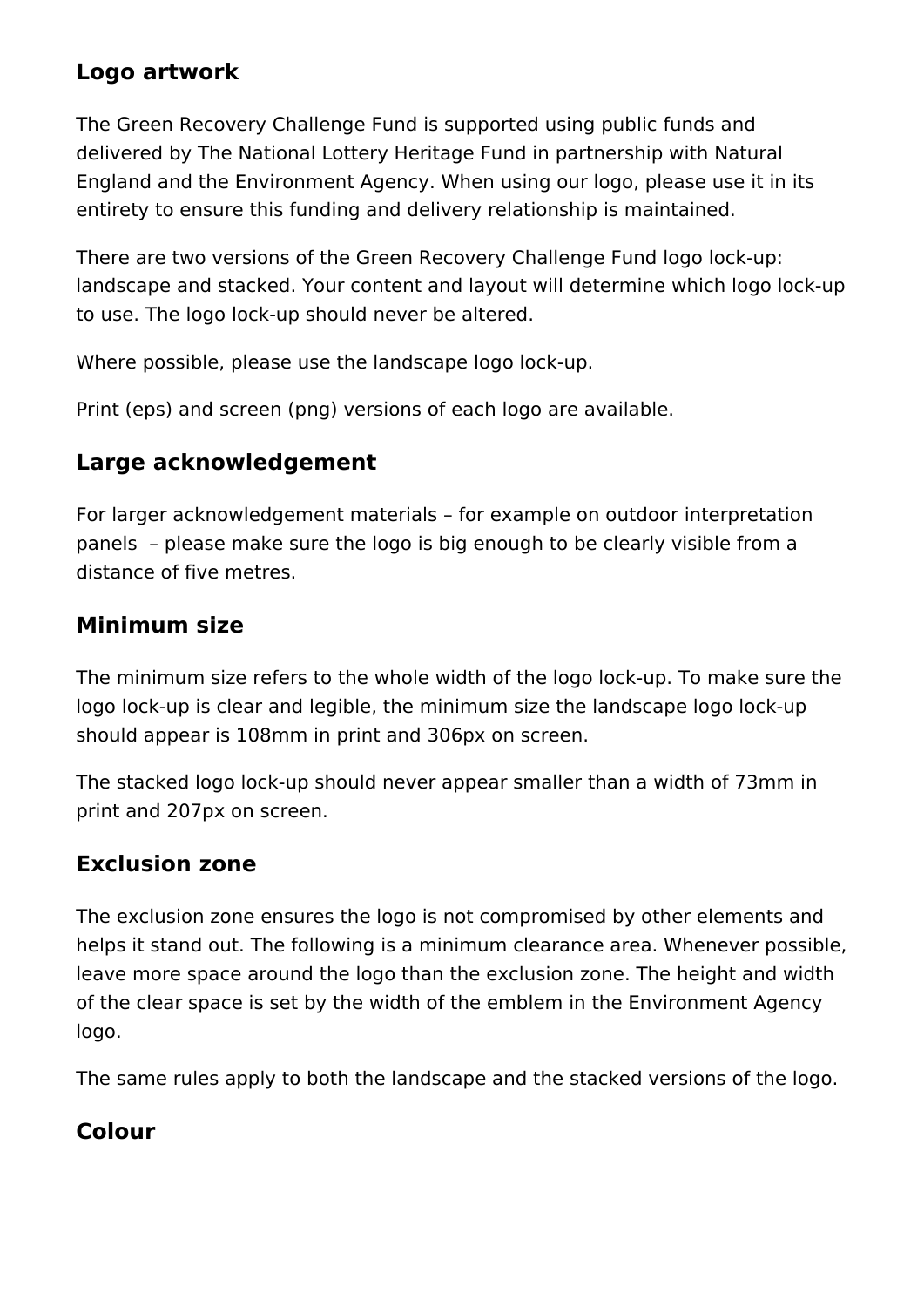Your background colour will dictate which version of the logo lock-up you use.

When placing the logo on a white background, use the full colour logo lock-up. If using a one-colour print, use the black version of the logo.

When placing the logo on dark-coloured backgrounds, always use the white version of the logo.

The logo must only be reproduced in black, white or the full colour version on these pages. Do not use any other colour.

# **Sharing on social media**

If possible and where space allows, please tag Defra and The National Lottery Heritage Fund in your posts.

### **Twitter**

@DefraGovUK

@HeritageFundUK

### **Instagram and Facebook**

@DefraGovUK

@HeritageFundUK

# **LinkedIn**

@DefraGovUK

@NationalLotteryHeritageFund

# **Our hashtags**

#GreenRecoveryChallengeFund

#TogetherForOurPlanet

# **Photos**

Using great pictures will give your posts the best chance of gaining attention. Use anything that shows the value of the great work you do.